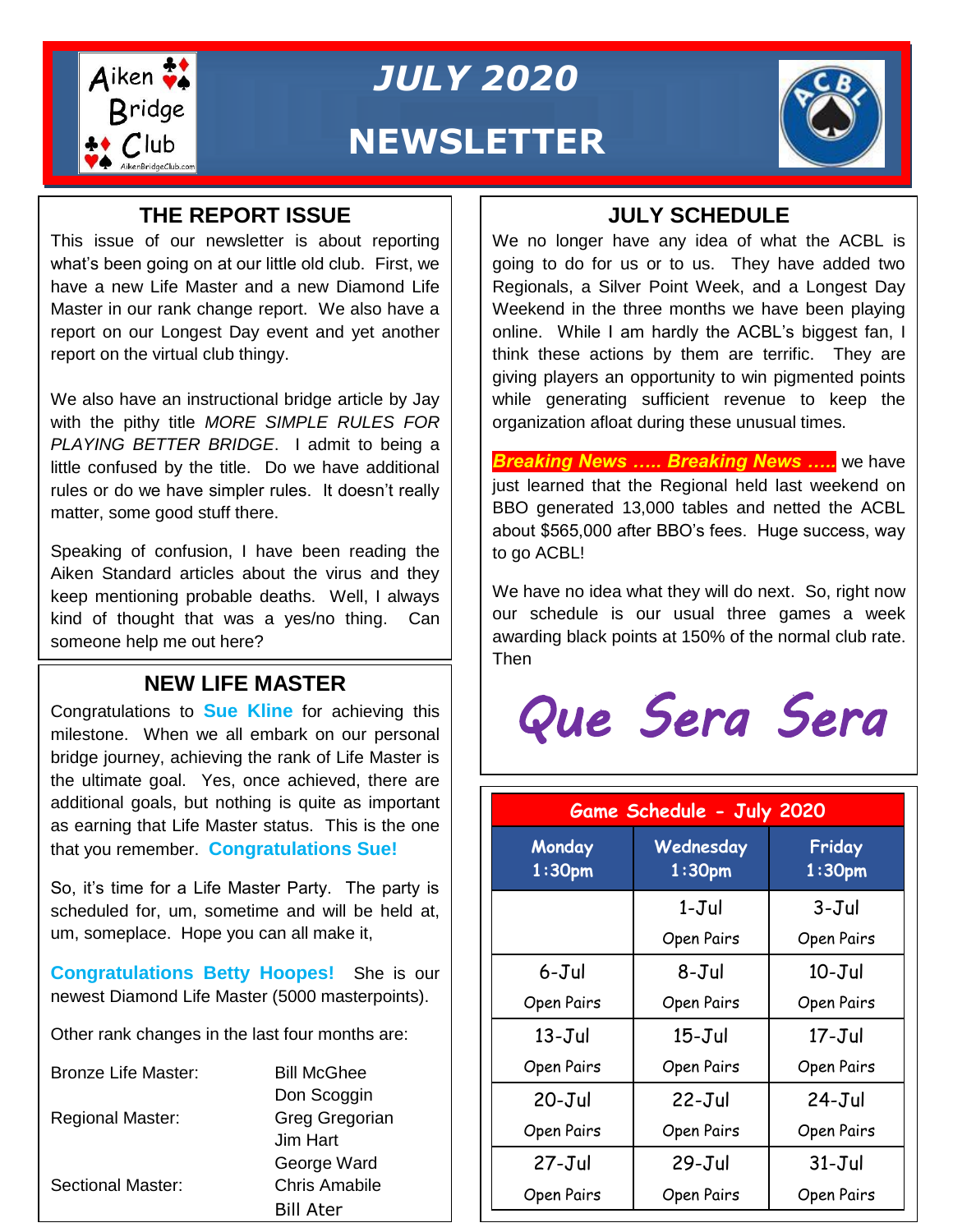#### **THE LONGEST DAY**

The Longest Day is the Alzheimer's Association's major yearly fundraiser. This year, the ACBL decided that, due to the pandemic, all virtual club games played on BBO on Saturday, June 20<sup>th</sup> and Sunday, June 21<sup>st</sup> would be for the benefit of the Alzheimer's Foundation. We have participated in this event every year since its inception and did so again this year. The card fee was \$5.00, of which \$1.00 went to the ACBL, \$1.10 to BBO and the rest our club. Our club and the ACBL donated 100% of their portion to the Foundation and BBO chipped in 50% of their portion (Hey, if all this math stuff is too much for you, dontworryaboutit, it's probably wrong anyway). So, about 89% of your fee made it through to the Foundation.

This year we decided to have morning and afternoon games both days. So, how did we do? Meh. Attendance was disappointing, with a total of 26 tables for the four games. On the bright side, that's ten tables more than last year when we held only one game. Last year we had a silent auction for items donated by our members and gift certificates donated by local merchants. In addition, many members chose to place cash contributions in our little basket. In total, we raised nearly \$3000 for Alzheimer's last year.

Unfortunately, this year there was no way to hold the auction or have a little basket at our virtual games. The amount we raised from the four games this year is about \$450, a long, long way from last year.

## **BUT WAIT**

# IT' NOT TOO LATE

While we still can't have an auction, Alan Brooks has volunteered to be this year's little basket. Thus far, the little basket has about \$900 in it. If you feel so inclined, you can make a donation to support Alzheimer's research by writing a check to the Alzheimer's Foundation and sending it to Alan at:

> 119 Quaker Ridge Road Aiken, SC 29803.

Thanks to Alan for being our Team Leader again this year, even though it was a whole lot different than we wanted it to be.

Finally, thanks to everyone who participated in the games and/or/may contribute to this very worthy cause.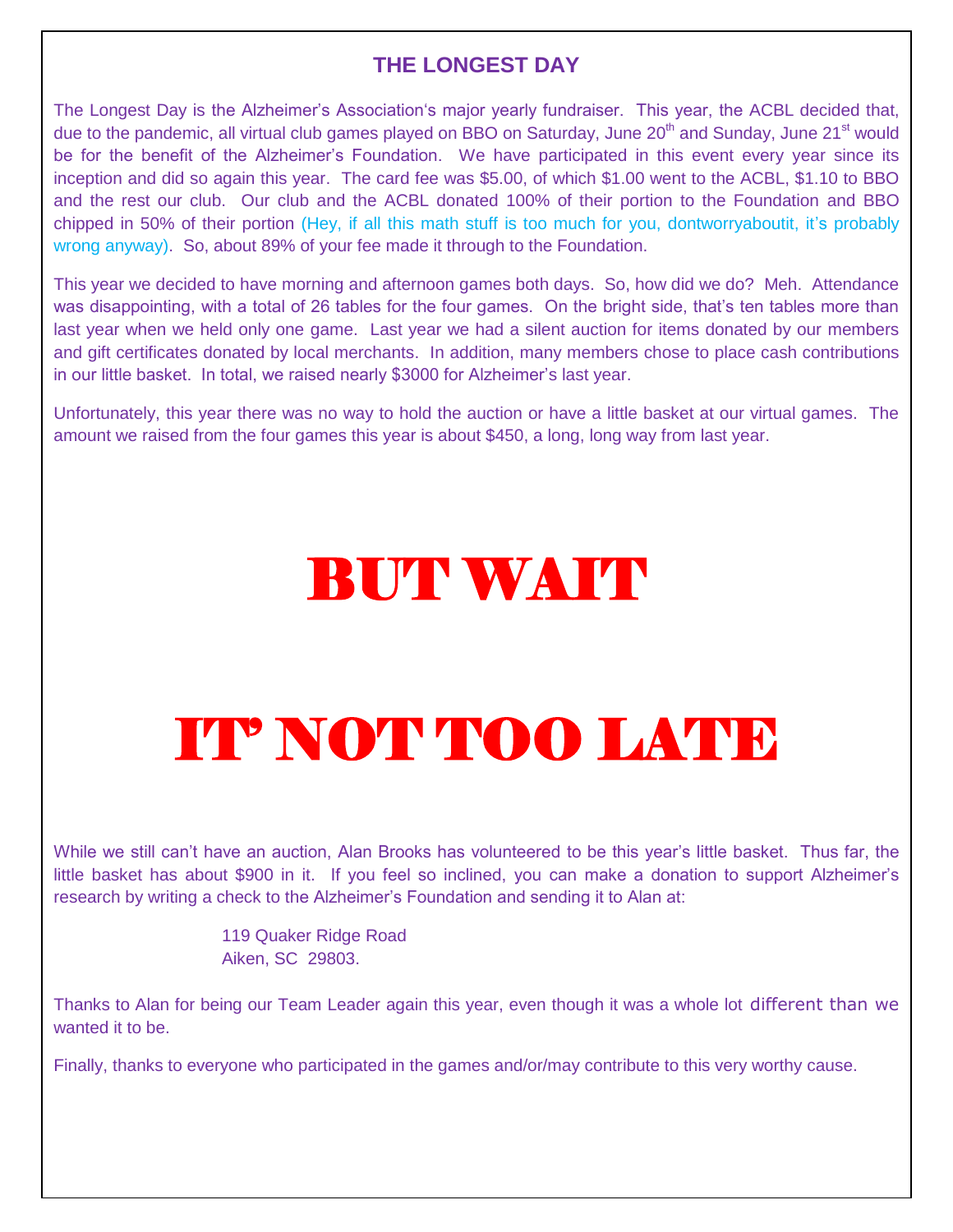#### **VIRTUAL CLUB THINGY REPORT**

June was our third month playing on BBO. In addition to our usual 3 games per week, we added four games for the Longest Day weekend. The Longest Day games were not well attended. Last month, we added two games during Silver Point Week, which were also not well attended. Therefore, it seems our membership is content to have our normal Monday, Wednesday, and Friday schedule.

I am happy to report that the turnout for our games has been, in my opinion, quite good. Excluding the extra silver point games and the Longest Day games, our average table count has increased each month. In April, we averaged 10.2 tables per game, in May, 12.5, and in June, 13.0. However, I think our table count is about as high as it will go. We certainly miss our members who have elected not to participate, but at this point, I don't expect any of them to change their minds. Also, there is really no way to attract new members, so I think we have about maxed out our game size. The good news is that it's at a more than acceptable level.

If any of you actually do change your mind, remember that Sherry is there for you. She will get you signed up on BBO and show you how easy it is to play. Contact her if you want to give it a shot.

We now have a sixth Director. Jay J finished his BBO training on Monday and is ready to roll. With six Directors, we are now able to make permanent assignments for directing. They are:

| 1 <sup>st</sup> and 3 <sup>rd</sup> Monday Steve |       | $2^{nd}$ and $4^{th}$ Monday Jay                  |  |
|--------------------------------------------------|-------|---------------------------------------------------|--|
| 1 <sup>st</sup> and 3 <sup>rd</sup> Wednes Alan  |       | 2 <sup>nd</sup> and 4 <sup>th</sup> Wednes Lauren |  |
| 1 <sup>st</sup> and 3 <sup>rd</sup> Friday       | Jesse | $2^{nd}$ and $4^{th}$ Friday Ron                  |  |

For those months that have a fifth Monday, Wednesday, and/or Friday, we will randomly select a club member to be the Director. We'll let you know when your number is called.

Ok, let's talk about some other BBO related stuff.

-

**Player Registration Blocked** -- yes, this problem is back. About a week ago, it was decided to purge the friends list from every ACBL virtual club. This list is a secondary list of people allowed to play in our games, so its' elimination, once again, made certain players ineligible to participate. I'm sure there were some very good reasons for taking this action, I just can't imagine what they were. So, if you or your partner gets blocked, call the Director of the day to get the issue resolved.

**Common Game Hands** – yes, this is a repeat. I continue to get questions about where you can see the hand records and results so I am repeating the answer. You can review all the results and hand records on the Common Game web site. By clicking on player names in the board by board recaps, you can see their auction as well as the play of the hand. The link is in the email Common Game sends you. It is also here,

[The Common Game ClubWebResults Page](https://tcgcloud.bridgefinesse.com/ClubWebHost/146233/) 

*Number of Boards* – two weeks ago we increased the number of boards played from 18 to 20. While I have not, of course, been overrun with comments, the ones I have received have all been positive. So, we will continue with 20 board games until we don't.

*Continued on next page*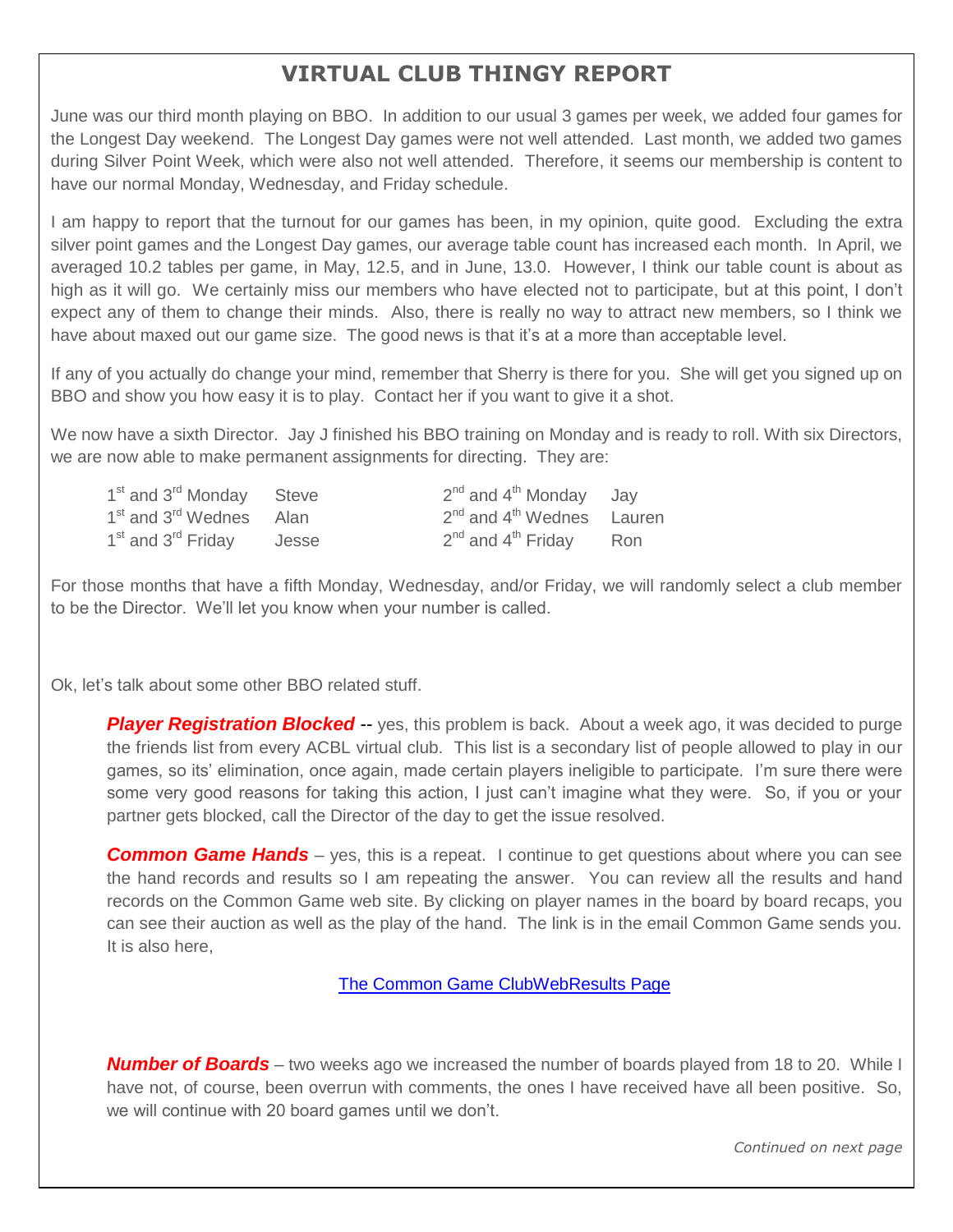*Self Alerting* – we are really not very good at this. On BBO, you should **self alert** any bid or announcement you would make playing F2F (face to face). To do this, press the "Alert" box in your bidding box, enter the description (i.e. "15 – 17", "transfer", "2 or more", etc.) and then make the bid. If you forget to do this, simply click on your bid in the bidding diagram and you can enter the explanation. The alert will be seen only by your opponents, your partner, as usual, remains in the dark. Do not alert by chatting to the table or your opponents. That kind of defeats the purpose of the self alert – that the opponents know what your bid means even if your partner doesn't.

**NOTE**: remember our house rule for those of you playing Montreal Relay, Kennedy Club, etc., you must alert that 1 club could be short, that a one diamond response denies a five card major (and if it shows a 4 card major or not), and that a one heart or one spade response shows a five card suit.

If you wish to play more often, there are ABCL sponsored Support Your Club games every day at 10:00 am, 5:10 pm and 7:30 pm. These games are open to all players and cost \$6.00. The lion's share of the entry fee goes back to support your home club or clubs. That would be us.

#### **MORE SIMPLE RULES FOR PLAYING BETTER BRIDGE** BY JAY JACOBS

- Bridge is a game of percentages maximize your outcomes and minimize your risks be aware of vulnerability – playing for tops or bottoms is losing bridge (better players beat the average without taking chances; taking big chances gets more bottoms than tops)
- Tricks and distribution both count more than points
- If we freely bid game, the opponents should not play the hand undoubled
- **Falling Down Bridge** their game and you will go down less doubled before you take the plunge phantom sacrifices cause many Sacrifices over the opponent's game give them a no-lose option: to double or bid on – be sure they can make bottom boards
- In a competitive auction, a cue bid of the opponent's suit generally indicates support of partner's suit and, in any case, is forcing
- Don't reverse if you don't have the points at best, you fool partner, and you may wind up in the wrong suit or too high – and then, how does partner know when you really have a reverse?
- Weak 2-bids are fine with 6-4 in two suits, even if the 4 card suit is a major, especially if you lack values in it and/or partner is a passed hand
- Be wary of opening 2C under any of the following conditions:
	- o You have 5-4-4-0 distribution
	- $\circ$  Your five card suit is a minor and your distribution is 5-4-3-2, 5-3-3-2, or 5-4-3-1 (causes rebid problems and may wrong-side the contract)
	- o You have 5-5, 6-5, 7-5, 6-6, or 7-6 in two suits (suddenly, you need a high level to show both suits) don't worry about opening at the one level because, with all that distribution, your bid will not be passed out
- Don't open 2NT without all suits stopped you may get lucky and they won't lead the unstopped suit, but you could just as easily have game or slam in another suit and go down in 3 NT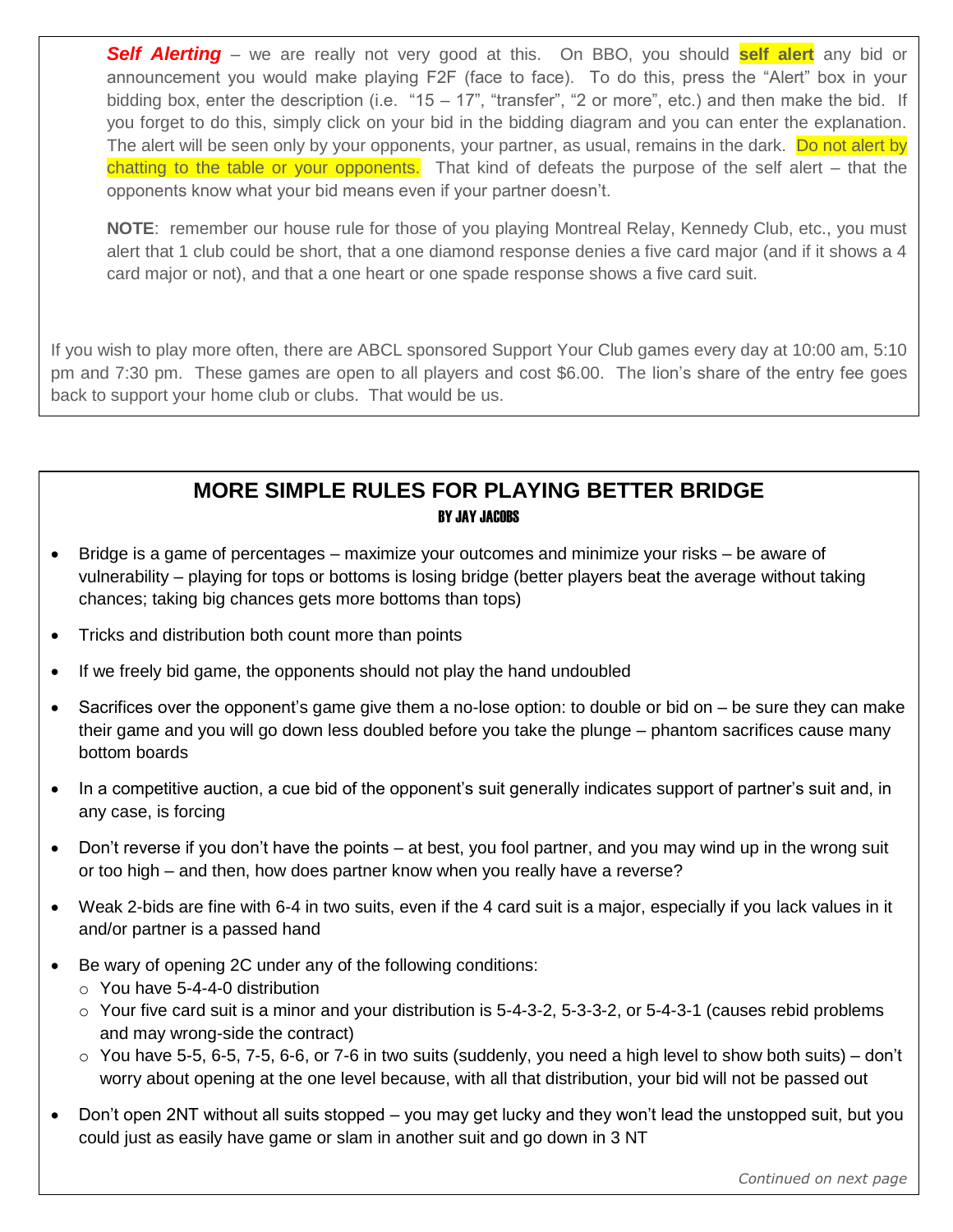- When partner opens 1NT and you have …
	- $\circ$  a 4 card major, no singletons or voids, and less than 8 points, pass you risk getting too high when partner does not have your major
	- $\circ$  a worthless hand with no more than two clubs and at least 3 cards in each of the other suits, transfer to a major or use Stayman and pass partner's response (a/k/a "garbage Stayman")
	- $\circ$  a four card spade suit and enough points to bid Stayman, bid 2C if partner bids 2D, bid 2NT or 3NT, if partner bids 2H, bid 2S (partner could have both majors and bids hearts first or partner could have a worthless doubleton somewhere and prefer to play in a 4-3 fit instead of 2NT – partner can always bid 2NT over your 2S – give them the option)
	- $\circ$  5-4 in the majors, use Stayman if partner bids 2 diamonds, bid your 5-card major (at the 2 or 3 level, depending on strength) and partner knows you are 5-4 and your relative strength – if you transfer, you could be playing in a 5-2 fit instead of a 4-4 fit
	- $\circ$  5-5 in the majors, transfer into one major and then bid the other with a weak hand, transfer into hearts and then bid 2 spades, keeping you at the two level – with a game forcing hand, transfer to spades and then bid 3 hearts – either way partner should know you are 5-5 and your general strength
	- $\circ$  a 6+ card minor headed by the jack or queen and 5+ points (but not enough for game), transfer into it at the 3 level – it will probably play better at 3 of the minor than 1NT – but with a 5 card minor headed by the jack or queen and not enough points to raise, pass the 1NT (it's unlikely 3 of the minor will play better than 1NT)
- 4-level transfers to a major over 1NT indicate 6+ card suits and no / nada / zero slam interest if you have slam interest or aren't sure of game, transfer at the 2-level and, as appropriate, don't let the auction die prematurely
- If you have an 8 or 9 card suit, it should be trump open at, or be willing to compete to the 4 or 5 level, unless partner makes a penalty double and your hand is otherwise garbage
- Raising 1NT to 4NT is quantitative, asking partner to go to 6 with a maximum NT opener and pass with less – by implication, raising 1NT to 5NT asks partner to bid 6 with a minimum NT opener and 7 with a maximum
- If partner opens 2C and then rebids a major, a raise to 3 of the major is stronger than a raise to  $4$  raising to 4 says we can't go higher – fast arrival indicates minimum values and denies any slam interest
- Don't double slams you can't set yourself (generally you should have a trump trick) you will usually get a good enough score by setting the slam – the extra 50 or 100 points you may get is not worth the risk – remember, one of the opponents may be void in a suit you have an ace
- The 4-level of a minor belongs to the opponents, especially if they are vulnerable don't take them off the hook unless you think you can make game
- If partner is strong and your hand is unbalanced, it is probably better to play in your long suit
- Be careful about doubling the opponents with a trump stack, especially if they have another suit to run to, unless you are also prepared to double the other suit – otherwise, you are giving them a roadmap to the hand – and sometimes, they retreat into NT which makes when the suit contract is doomed
- Once you and partner determine you have a misfit, get out at the lowest possible level trying to fine-tune a part score contract can only lead to more trouble (if you each have a two-suited hand, it will not play well in no trump – you generally only have stoppers, not taking tricks)
- If you have a weak hand, it is better to support partner's suit than bid your own, unless partner opened a minor and you have a major (example, you have 4 spades, 3 hearts, and 6 points – partner opens 1 heart – bid 2H – only bid 1S with more points – otherwise, when partner bids two of a minor over your 1S and you return to 2H, partner only knows you prefer hearts to the minor and is unaware you have 3 card support)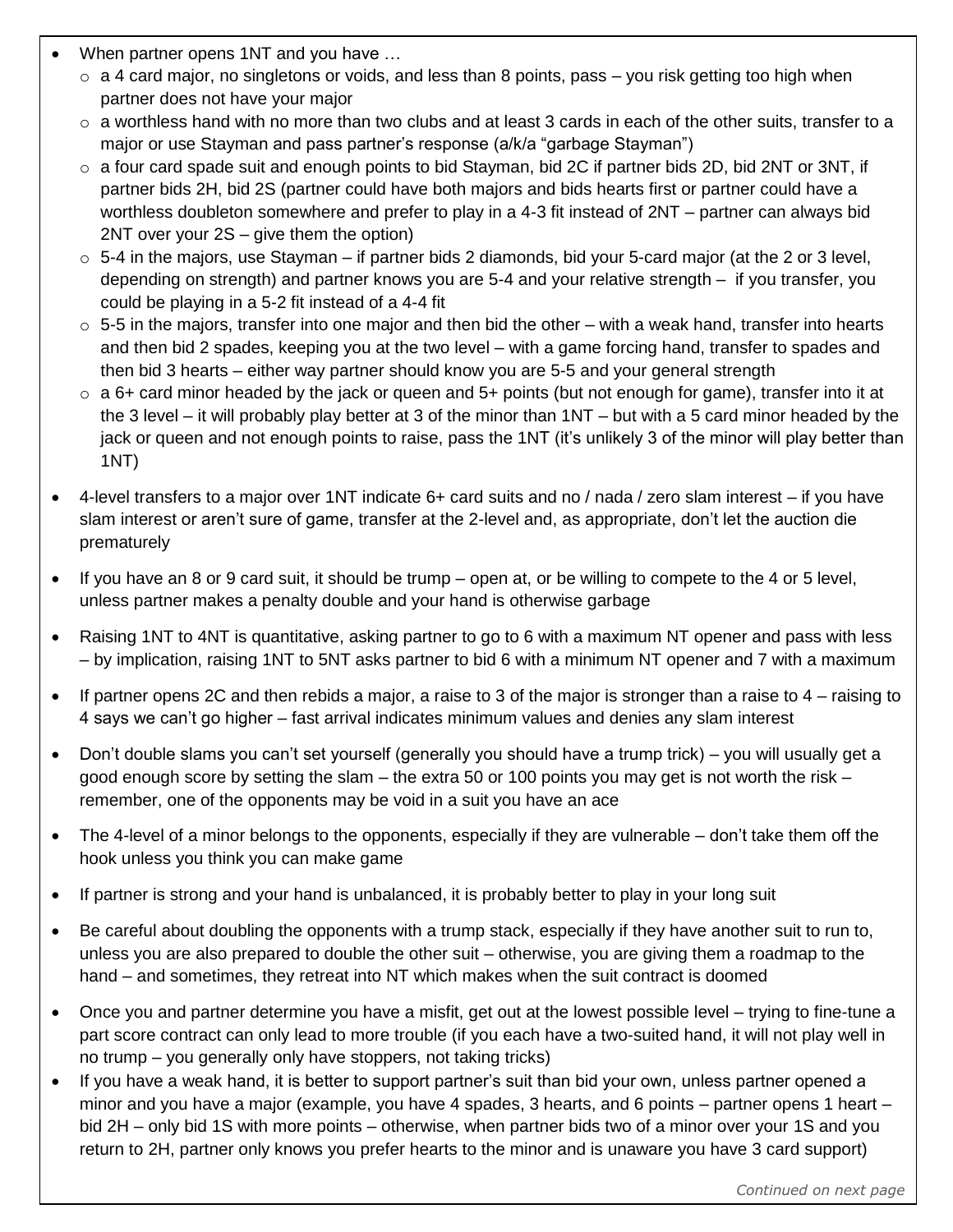- If partner opens one of a minor and you have 4-3-3-3 distribution (where the 4 card suit is a minor) and 5-10 points, bid 1 NT if partner repeats their minor, you can raise, but at least partner knows your distribution – if your 4 card suit is diamonds and pard opens 1 C, still bid 1NT – after all, you would bid 1NT over partner's bid of one of a major and now the opponents know which major they have – let partner keep her/his major secret
- Sometimes you can have 17 points and just have to pass for example, opponent opens 1S and you have AKx of spades, QJx of hearts, QJxx of diamonds, and KJx of clubs – you can't double without 4 hearts and you have no source of tricks in NT – now if partner reopens the bidding …
- A negative double of a minor promises no less than 4-3 in the majors and tolerance for the other minor (while a negative double of a major guarantees four of the other major and tolerance for both minors), or a strong hand with a self-sufficient suit
- When someone is vulnerable, -200 in a part score is almost always bad for them
- When playing a hand where you intend to cross-ruff, cash your side-suit winners first so the opponents can't throw away that suit during the cross-ruff and then trump in later
- Queens, jacks, and intermediate cards are worth more in NT than in suit contracts (in suit contracts, there may not be a  $3^{rd}$  or  $4^{th}$  round)
- If you have Qxx opposite Jxx, you will generally lose 3 tricks if you break the suit, but if the opponents break the suit, you have  $3<sup>rd</sup>$  round control as long as second hand plays low
- Aggressive defense may be needed to defeat games, but passive defense often works well against partscores
- Some bad opening leads
	- o Underleading aces in suit contracts
	- $\circ$  Leading unsupported honors in unbid suits, except when you have reason to believe partner has values there, or you have no other viable lead
	- o Leading from five to the jack against no trump
	- $\circ$  Trump, unless you have a compelling reason, such as the opponents may have an obvious misfit or impending cross-ruff, or leading any other suit is high risk
	- $\circ$  Leading shortness when you have a trump stack you'll just be trumping with your trump tricks
- $\bullet$  If you are on lead against a slam and have an ace in one suit and KQ in another, lead the suit with the KQ then if you gain the lead in one suit, you can cash the other winner
- The lead of a high card generally denies an honor and the lead of a low card generally promises one but, be careful, leading away from tens and jacks may only fool your partner
- The proper lead from K-J-10 is the jack this traps the queen if partner has the ace if the queen is over the jack, partner ducks, the queen is trapped, and, if the queen is not over the jack, partner plays the ace and returns the suit – if partner does not have the ace, don't lead the suit – you will lose two tricks
- When you have a two-way finesse for a queen, do it in a way that keeps the dangerous hand off the lead otherwise, delay the finesse as long as possible as the opponents may lead the suit or make discards that give you clues as to who has the queen, or later in the hand you may have a better count and know who has length
- The more conventions you play, the more you and partner have to remember, and the greater your chances of getting into trouble if you are not on the same wave length – simpler is better (sometimes, less is more)